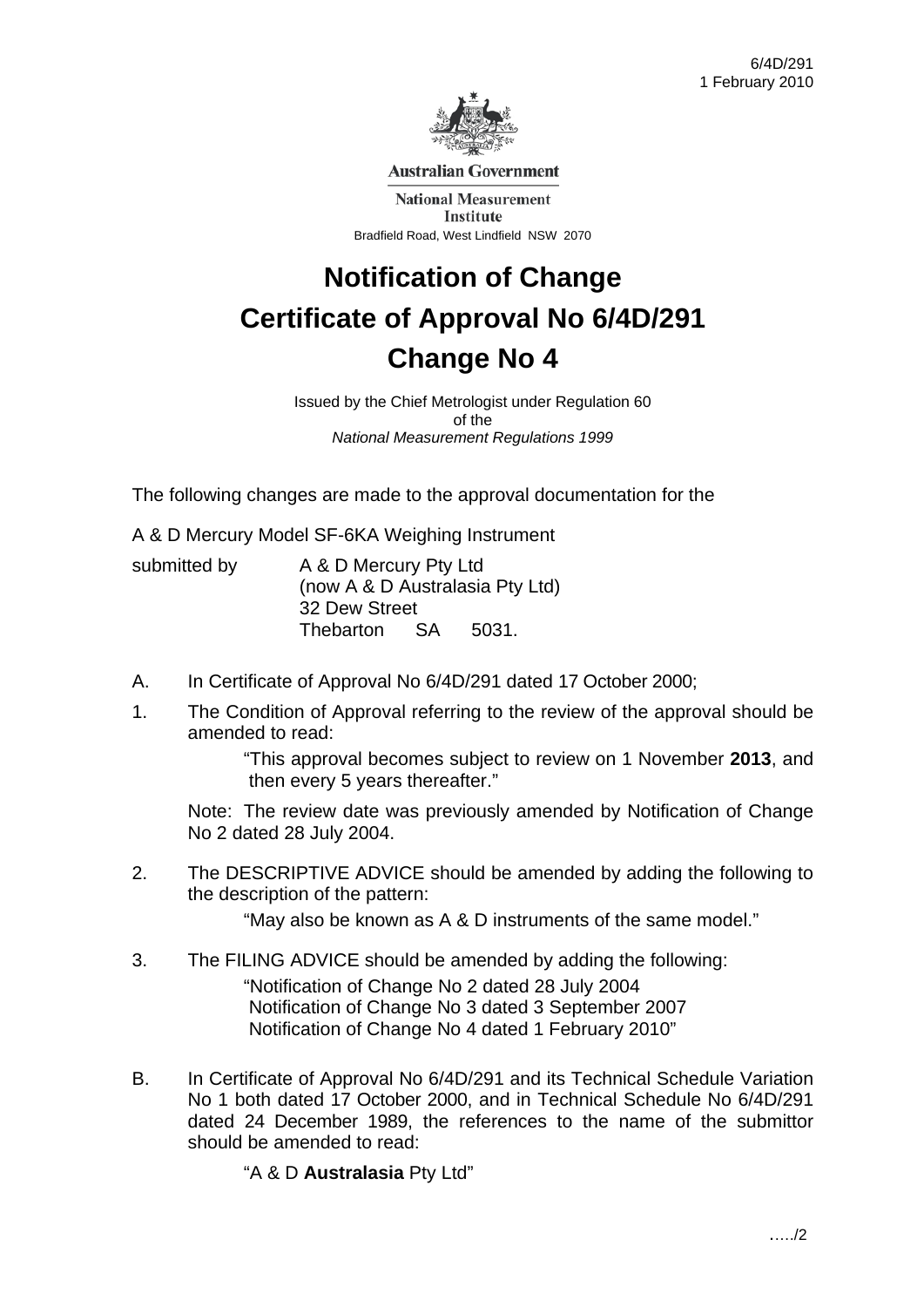#### Notification of Change No 4 to 6/4D/291 Page 2

## C. In Technical Schedule No 6/4D/291 dated 24 December 1989, clause **1. Description of Pattern** should be amended by adding the following:

"May also be known as A & D instruments of the same model."

Signed by a person authorised by the Chief Metrologist to exercise his powers under Regulation 60 of the *National Measurement Regulations 1999*.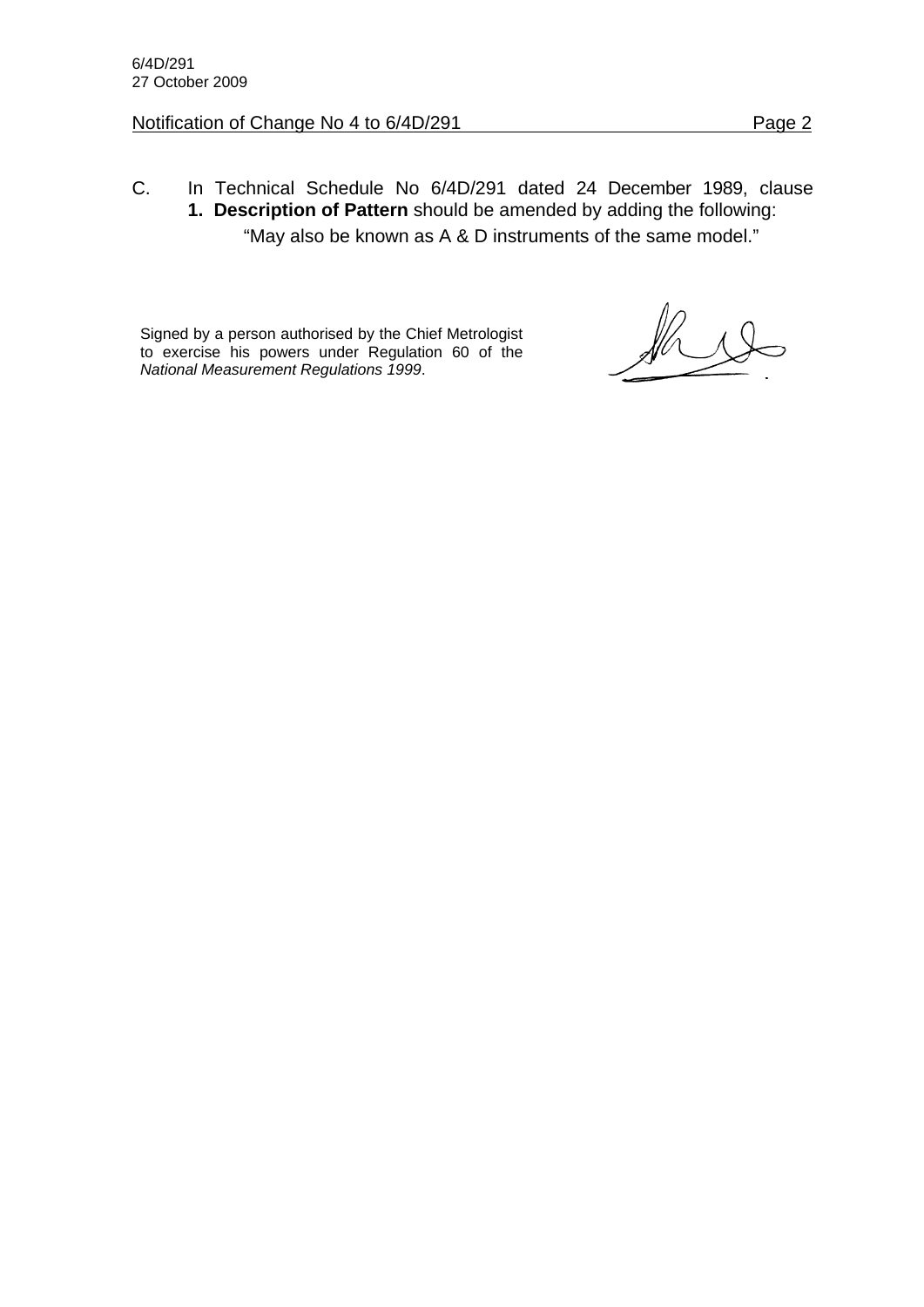6/4D/291 17 October 2000



## **National Standards Commission**

12 Lyonpark Road, North Ryde NSW

## **Certificate of Approval**

### **No 6/4D/291**

Issued under Regulation 63 of the National Measurement Regulations 1999

This is to certify that an approval for use for trade has been granted in respect of the

A & D Mercury Model SF-6KA Weighing Instrument

submitted by A & D Mercury Pty Ltd 32 Dew Street Thebarton SA 5031.

**NOTE:** This Certificate relates to the suitability of the pattern of the instrument for use for trade only in respect of its metrological characteristics. This Certificate does not constitute or imply any guarantee of compliance by the manufacturer or any other person with any requirements regarding safety.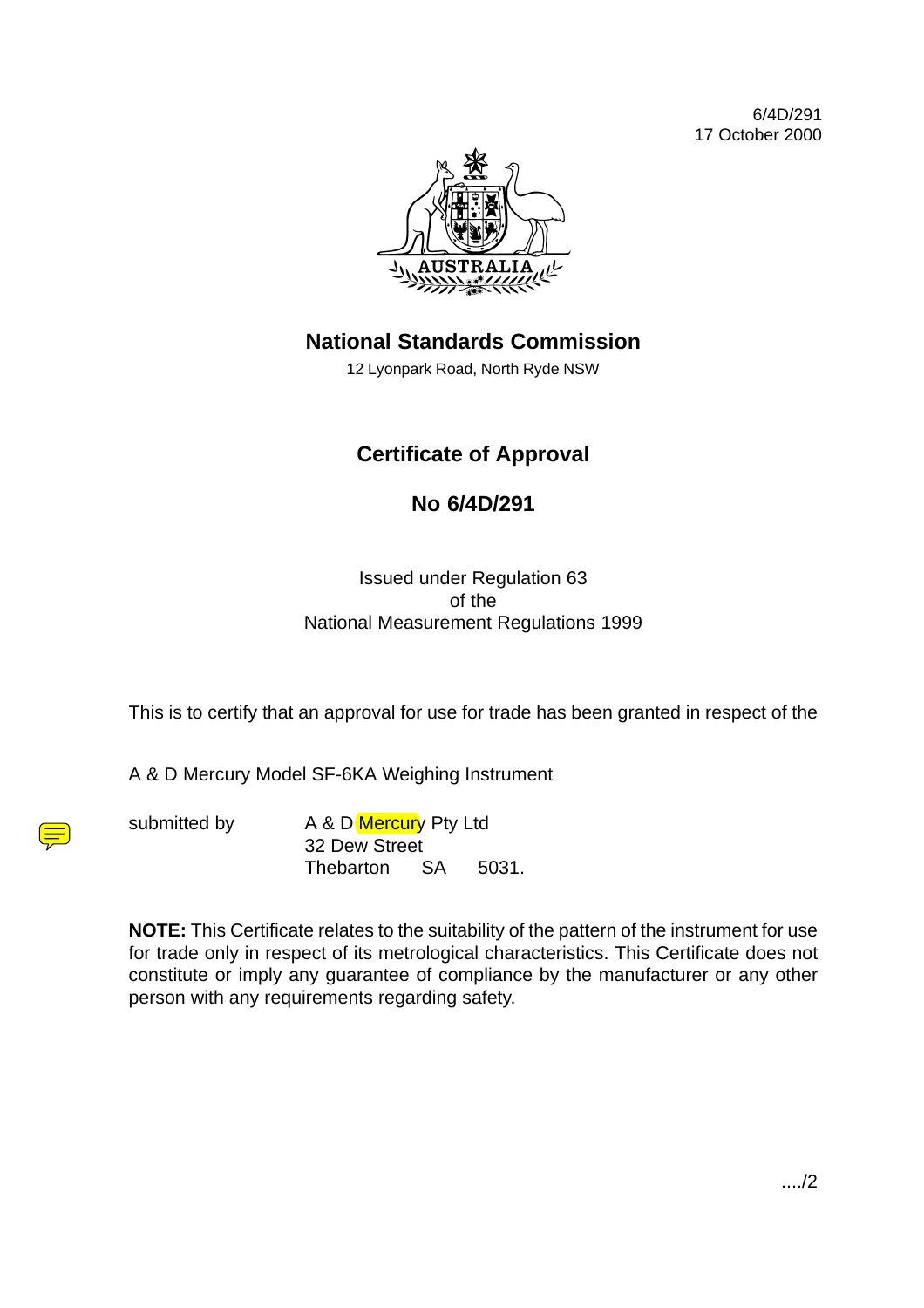6/4D/291 17 October 2000

Certificate of Approval No 6/4D/291 Page 2

#### CONDITIONS OF APPROVAL

This approval becomes subject to review on 1 November 2003, and then every 5 years thereafter.

Instruments purporting to comply with this approval shall be marked NSC No 6/4D/291 and only by persons authorised by the submittor.

It is the submittor's responsibility to ensure that all instruments marked with this approval number are constructed as described in the documentation lodged with the Commission and with the relevant Certificate of Approval and Technical Schedule. Failure to comply with this Condition may attract penalties under Section 19B of the National Measurement Act and may result in cancellation or withdrawal of the approval, in accordance with the Commission's Document 106.

The Commission reserves the right to examine any instrument or component of an instrument purporting to comply with this approval.

Auxiliary devices used with this instrument shall comply with the requirements of General Supplementary Certificate No S1/0/A.

#### DESCRIPTIVE ADVICE

**Pattern:** approved 23 October 1998

• An A & D Mercury model SF-6KA multi-interval self-indicating price-computing weighing instrument of 6 kg maximum capacity.

**Variant:** approved 23 October 1998

1. Other models, configurations and capacities as listed in Tables 1 and 2.

Technical Schedule No 6/4D/291 describes the pattern and variant 1.

**Variant:** approved 8 September 2000

2. Other models, configurations and capacities as listed in Table 3.

Technical Schedule No 6/4D/291 Variation No 1 describes variant 2.

#### FILING ADVICE

Certificate of Approval No 6/4D/291 dated 24 December 1998 is superseded by this Certificate, and may be destroyed. The documentation for this approval now comprises:

Certificate of Approval No 6/4D/291 dated 17 October 2000 Technical Schedule No 6/4D/291 dated 24 December 1998 (incl. Tables 1 & 2, and Test Procedure)

Technical Schedule No 6/4D/291 Variation No 1 dated 17 October 2000 (incl. Table 3) Notification of Change No 1 dated 29 February 2000

Figures 1 and 2 dated 24 December 1998 Figure 3 dated 29 February 2000

Signed by a person authorised under Regulation 63 of the National Measurement Regulations 1999 to exercise the powers and functions of the Commission under this Regulation.

Coly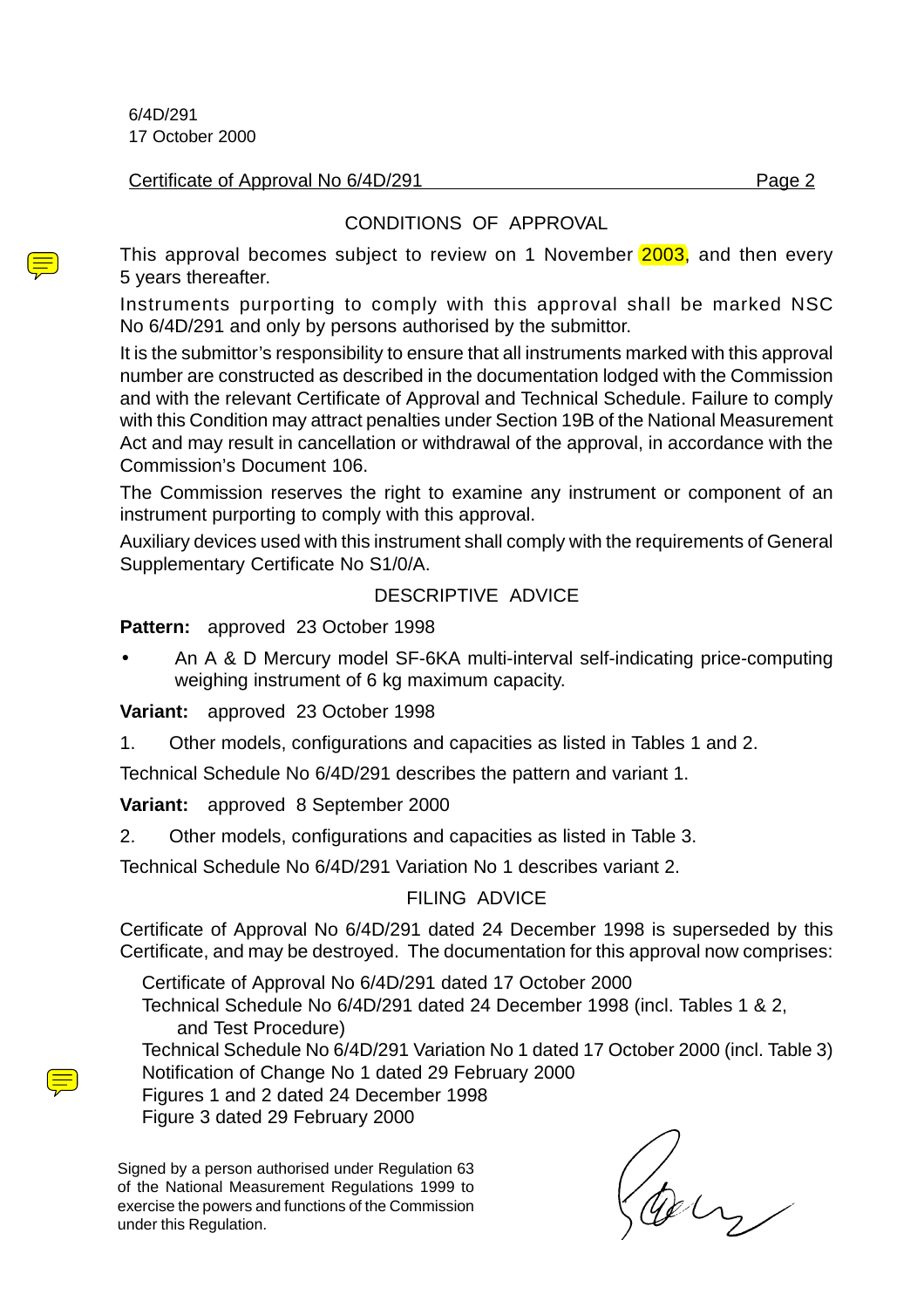#### TECHNICAL SCHEDULE No 6/4D/291

Pattern: A & D Mercury Model SF-6KA Weighing Instrument.

**Submittor:** A & D Mercury Pty Ltd 32 Dew Street Thebarton SA 5031

#### **1. Description of Pattern**

An A & D Mercury model SF-6KA multi-interval price-computing weighing instrument (Figure 1 and Table 1) with a verification scale interval (e<sub>1</sub>) of 0.001 kg up to 3 kg, and a verification scale interval (e $_{\textrm{\scriptsize{2}}}$ ) of 0.002 kg from 3 kg up to the maximum capacity of 6 kg.

Instruments have unit price to \$99999.99/kg and price to \$9999.99 and are fitted with a price look up (PLU) facility.

Instruments are powered by a 240 V supply and may be fitted with output sockets for the connection of peripheral and/or auxiliary devices.

#### **1.1 Zero**

Zero is automatically corrected to within  $\pm 0.25e_1$  whenever power is applied and whenever the instrument comes to rest within 0.5e<sub>1</sub> of zero.

The initial zero-setting device has a nominal range of not more than 20% of the maximum capacity of the instrument.

The instrument has a semi-automatic zero-setting device with a nominal range of not more than 4% of the maximum capacity of the instrument.

#### **1.2 Tare**

A semi-automatic taring device of up to the instruments maximum capacity may be fitted.

#### **1.3 Display Check**

A display check is initiated whenever power is applied.

#### **1.4 Sealing Provision**

Provision is made for the calibration adjustments to be sealed by means of a seal and sealing wire through the location lug on the calibration switch cover located under the platter.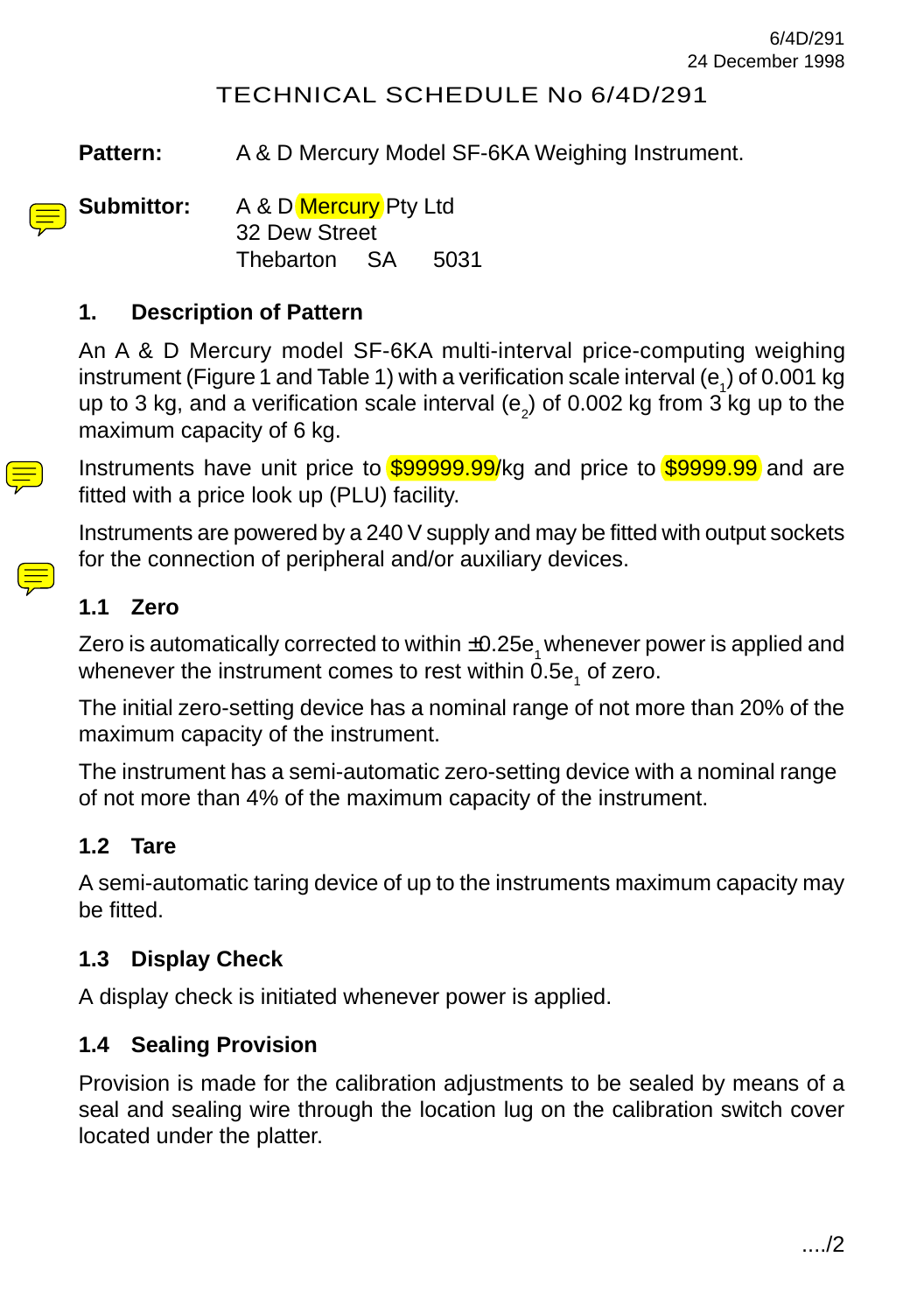#### **1.5 Verification/Certification Provision**

Provision is made for the application of a verification/certification mark.

#### **1.6 Levelling**

Instruments are provided with adjustable feet and a level indicator.

#### **1.7 Markings**

Instruments carry the following markings, in the form shown at right:

Manufacturer's mark, or name written in full A&D Company Ltd Indication of accuracy class Maximum capacity Max ....../....... kg \* Minimum capacity Min ............... kg \* Verification scale interval  $e =$  ......./........ kg \* Maximum subtractive tare T = - ............ kg Serial number of the instrument  $\mathbf{S}$ Pattern approval mark for the instrument NSC No 6/4D/291

MD

\* These markings shall also be shown near the display of the result if they are not already located there.

#### **2. Description of Variant 1**

Other models, configurations and capacities, including multi-interval instruments as listed in Table 1, and single-interval instruments as listed in Table 2.

Some models are fitted with integral indicators (Figure 2).



#### TEST PROCEDURE

Instruments should be tested in accordance with any relevant tests specified in the Inspector's Handbook.

#### **Maximum Permissible Errors at Verification/Certification**

The maximum permissible errors for increasing and decreasing loads on initial verification/certification for loads, m, expressed in verification scale intervals, e, are:

 $\pm 0.5$  e for loads  $0 \le m \le 500$ ; ±1.0 *e* for loads  $500 < m \le 2000$ : and  $\pm$ 1.5 e for loads 2 000 <  $m \le 10$  000.

For multi-interval instruments with verification scale intervals of  ${\sf e}_{_1},$   ${\sf e}_{_2},$  ..., apply  ${\sf e}_{\scriptscriptstyle 1}$ for zero adjustment, and for maximum permissible errors apply  ${\sf e}_{\scriptscriptstyle 1}^{} ,$   ${\sf e}_{\scriptscriptstyle 2}^{} ,$  ..., as applicable for the load.

..../3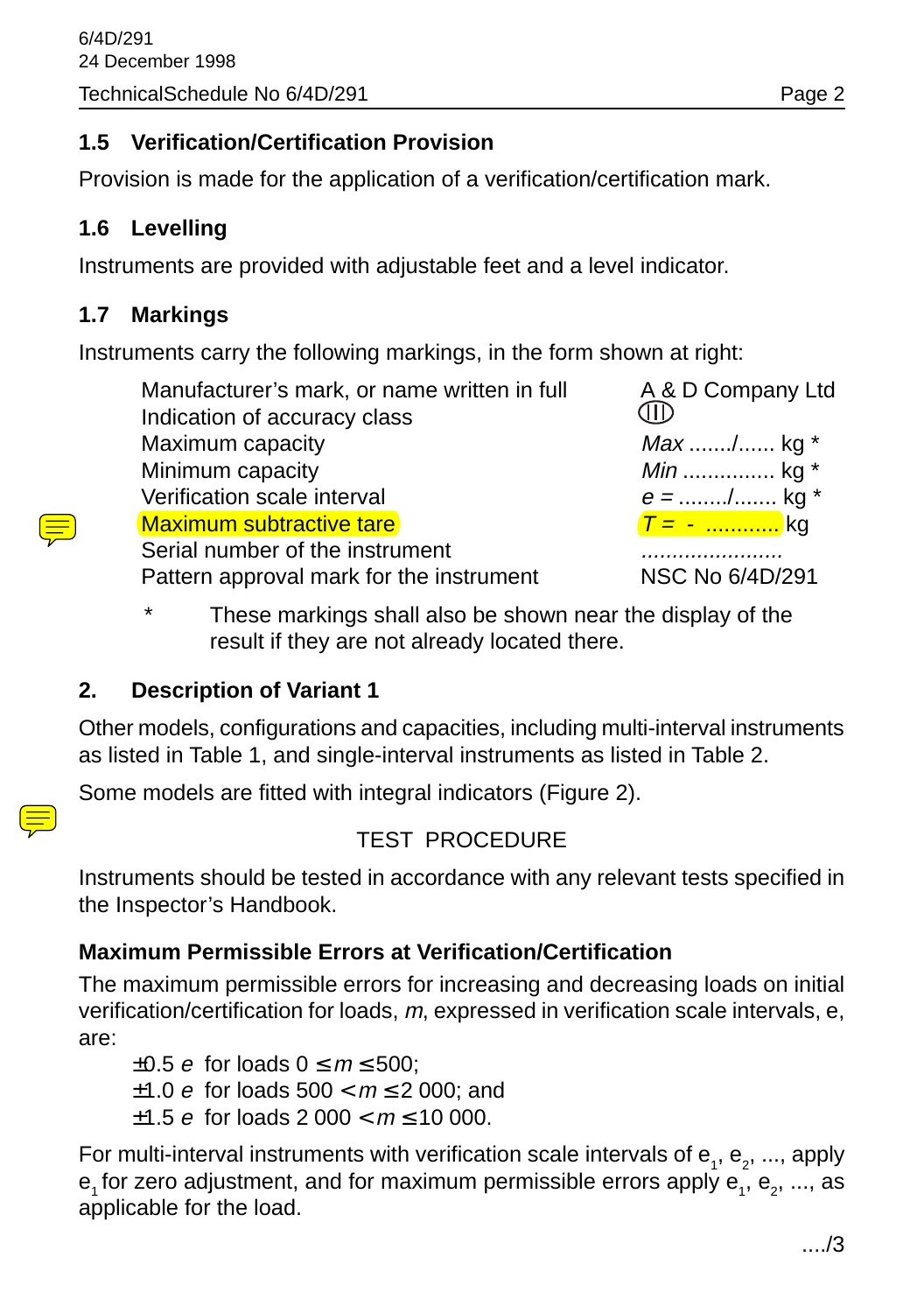| Model<br>Number | Capacities<br>of Ranges | Verification<br>Scale<br>Interval/s | Indicator<br>Mounting | Display<br><b>Type</b> | Power<br>Supply                              |
|-----------------|-------------------------|-------------------------------------|-----------------------|------------------------|----------------------------------------------|
| SF-6KA          | $3/6$ kg                | $1/2$ g                             | Column                | $VFD$ <sub>(1.)</sub>  | 240 V                                        |
| SF-15KA         | $6/15$ kg               | $2/5$ g                             | Column                | $VFD$ <sub>(1.)</sub>  | 240 V                                        |
| SF-30KA         | 15/30 kg                | $5/10$ g                            | Column                | $VFD$ <sub>(1.)</sub>  | 240 V                                        |
| SF-6KB          | $3/6$ kg                | $1/2$ g                             | Column                | $LCD_{(2.)}$           | AC or NR<br>Battery $_{(3.)}$                |
| SF-15KB         | $6/15$ kg               | $2/5$ g                             | Column                | $LCD_{(2.)}$           | AC or NR<br>Battery $_{(3.)}$                |
| SF-30KB         | 15/30 kg                | $5/10$ g                            | Column                | $LCD_{(2.)}$           | AC or NR<br>Battery $_{(3.)}$                |
| SF-6KC          | 3/6 kg                  | $1/2$ g                             | Column                | $VFD$ <sub>(1.)</sub>  | AC or R/NR<br>Battery $_{(4.)}$              |
| SF-15KC         | $6/15$ kg               | $2/5$ g                             | Column                | $VFD$ <sub>(1.)</sub>  | AC or R/NR<br>Battery $_{(4.)}$              |
| SF-30KC         | 15/30 kg                | $5/10$ g                            | Column                | $VFD$ <sub>(1.)</sub>  | AC or R/NR<br>Battery $_{(4.)}$              |
| SG-6KA          | $3/6$ kg                | $1/2$ g                             | Integral              | $LCD_{(2.)}$           | AC Adaptor or<br>NR Battery $_{(3.)}$        |
| SG-15KA         | $6/15$ kg               | $2/5$ g                             | Integral              | $LCD_{(2.)}$           | <b>AC Adaptor or</b><br>NR Battery $_{(3.)}$ |
| SG-30KA         | 15/30 kg                | $5/10$ g                            | Integral              | $LCD_{(2.)}$           | AC Adaptor or<br>NR Battery $_{(3.)}$        |

#### TABLE 1

#### Approved Multi-interval Models and Configurations

#### NOTES:

- 1. VFD Vacuum fluorescent type display
- 2. LCD Liquid crystal type display
- 3. AC adaptor or non-rechargeable batteries
- 4. AC adaptor or rechargeable or non-rechargeable batteries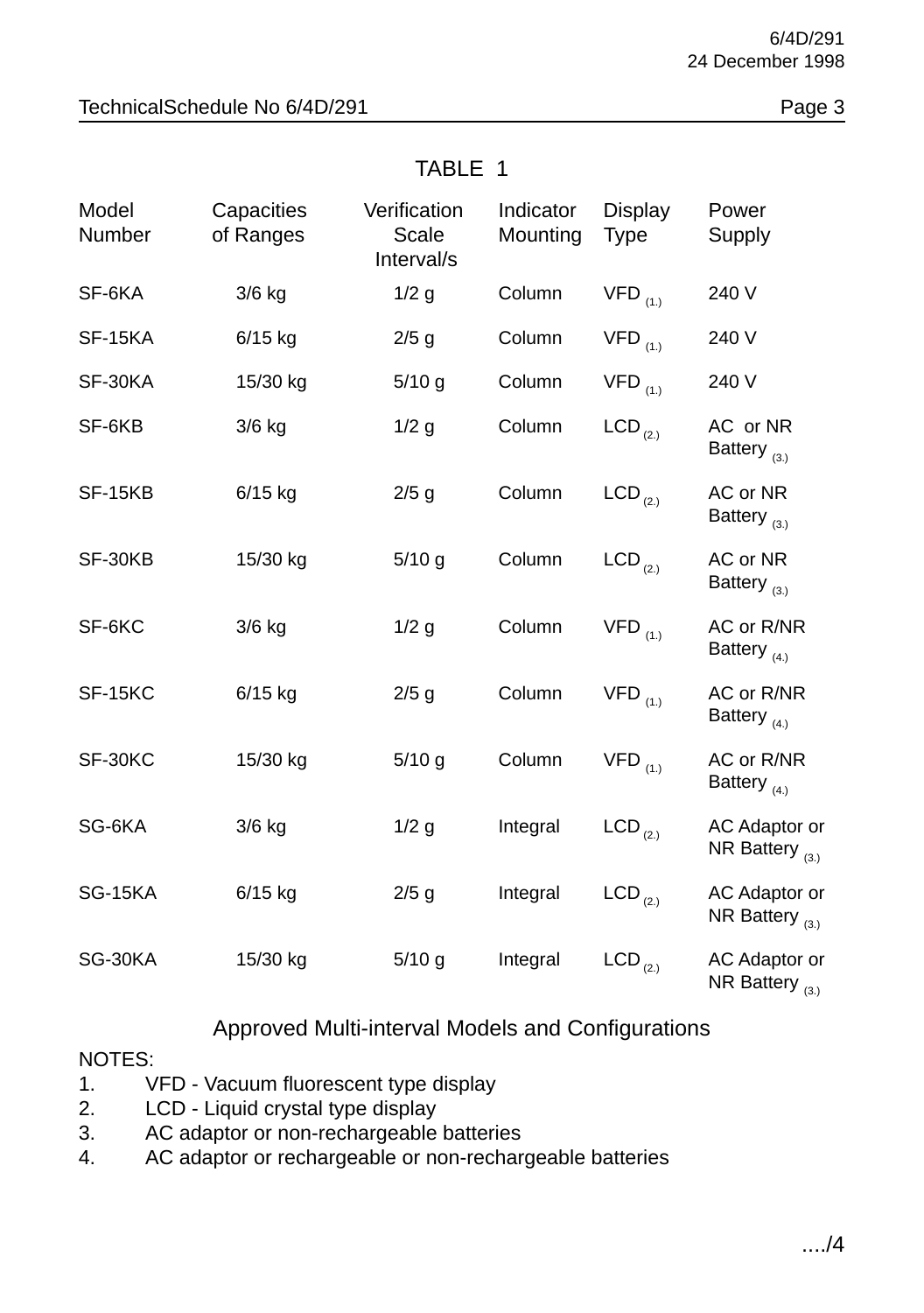#### TechnicalSchedule No 6/4D/291 Page 4

## Model Capacities Verification Indicator Display Power Number of Ranges Scale Mounting Type Supply Interval/s SF-6KA 6 kg 2 g Column VFD <sub>(1.)</sub> 240 V SF-15KA 15 kg 5 g Column VFD <sub>(1.)</sub> 240 V SF-30KA 30 kg 10 g Column VFD <sub>(1.)</sub> 240 V SF-6KB 6 kg 2 g Column LCD <sub>(2.)</sub> AC or NR Battery  $_{(3.)}$ SF-15KB 15 kg 5 g Column LCD <sub>(2.)</sub> AC or NR Battery  $_{(3)}$ SF-30KB 30 kg 10 g Column LCD <sub>(2.)</sub> AC or NR Battery  $_{(3,)}$ SF-6KC 6 kg 2 g Column VFD <sub>(1.)</sub> AC or R/NR Battery  $_{(4.)}$ SF-15KC 15 kg 5 g Column VFD <sub>(1.)</sub> AC or R/NR Battery  $_{(4,)}$ SF-30KC 30 kg 10 g Column VFD <sub>(1.)</sub> AC or R/NR Battery  $_{(4,)}$ SG-6KA 6 kg  $2 g$  Integral LCD  $_{(2)}$  AC Adaptor or NR Battery  $_{(3,)}$ SG-15KA 15 kg 5 g Integral  $LCD_{(2)}$  AC Adaptor or NR Battery  $_{(3,)}$ SG-30KA 30 kg  $10 g$  Integral LCD  $_{(2)}$  AC Adaptor or NR Battery  $_{(3,)}$

#### TABLE 2

#### Approved Single-interval Models and Configurations

#### NOTES:

- 1. VFD Vacuum fluorescent type display
- 2. LCD Liquid crystal type display
- 3. AC adaptor or non-rechargeable batteries
- 4. AC adaptor or rechargeable or non-rechargeable batteries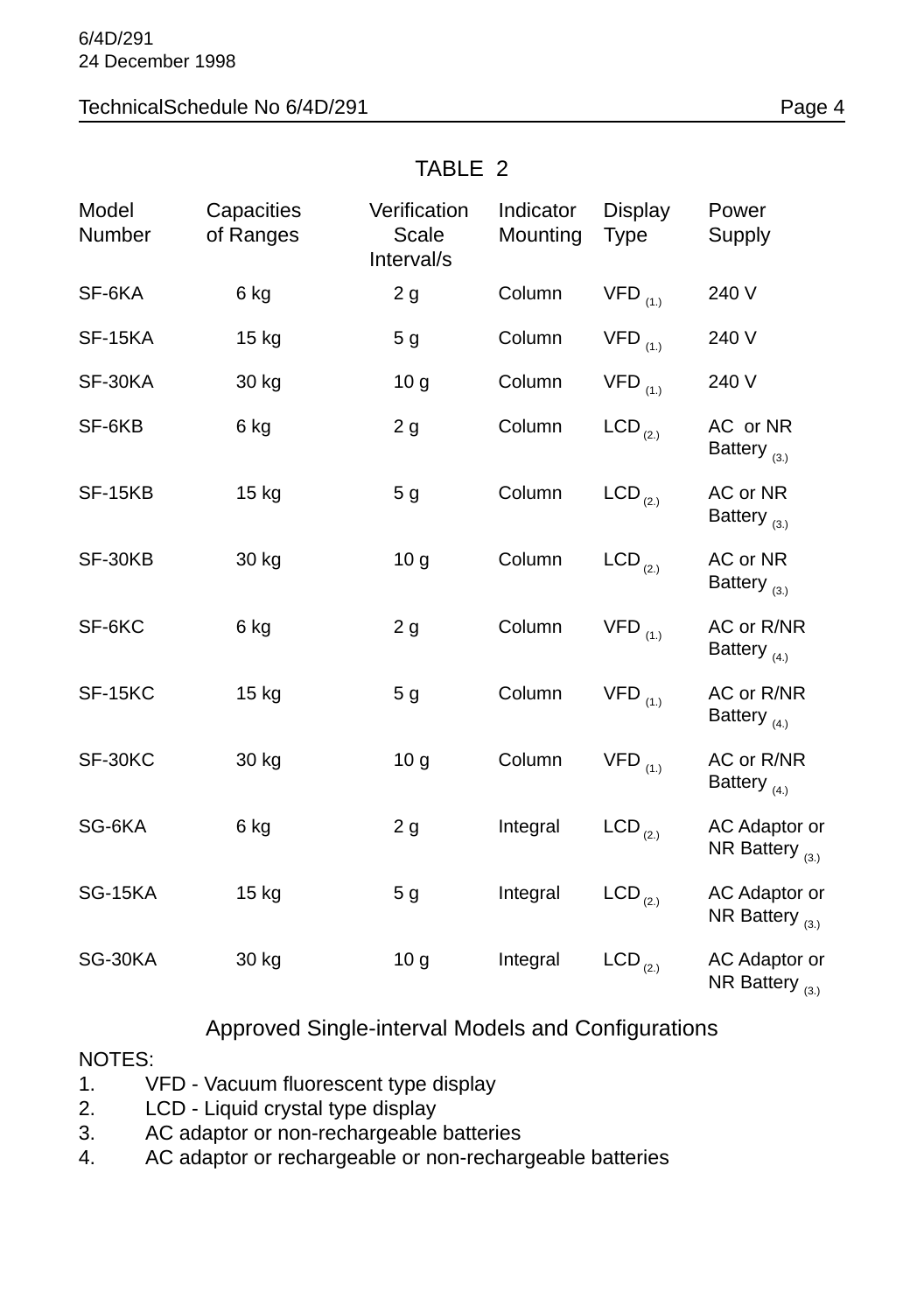#### TECHNICAL SCHEDULE No 6/4D/291

#### VARIATION No 1

Pattern: A & D Mercury Model SF-6KA Weighing Instrument.

**Submittor:** A & D Mercury Pty Ltd 32 Dew Street Thebarton SA 5031.

#### **1. Description of Variant 2**

Other models, configurations and capacities as listed in Table 3.

The CW series instruments do not have price computing functions but have facilities for setting and displaying upper and lower limits and indicating when these limits are exceeded. These functions are not approved for trade use.

The SW series instruments are mass only instruments without the price-computing or upper/lower limit functions.

Instruments may be fitted with a cradle and scoop in which case the normal platter is rendered 'non-live', i.e. it is not involved in the weighing of the load.

TABLE 3

| Model<br>Number | Capacities<br>οf<br>Ranges | Verification<br>Scale<br>Interval/s | Indicator<br>Mounting | Display<br><b>Type</b> | Power<br>Supply |
|-----------------|----------------------------|-------------------------------------|-----------------------|------------------------|-----------------|
| CW-6KA          | $3/6$ kg                   | $1/2$ g                             | Column                | $VFD$ $(\#)$           | 240 V           |
| <b>CW-15KA</b>  | $6/15$ kg                  | $2/5$ g                             | Column                | $VFD$ (#)              | 240 V           |
| CW-30KA         | 15/30 kg                   | $5/10$ g                            | Column                | $VFD$ (#)              | 240 V           |
| SW-6KA          | $3/6$ kg                   | $1/2$ g                             | Column                | $VFD$ $(#)$            | 240 V           |
| <b>SW-15KA</b>  | $6/15$ kg                  | $2/5$ g                             | Column                | $VFD$ $(#)$            | 240 V           |
| SW-30KA         | 15/30 kg                   | $5/10$ g                            | Column                | VFD(#)                 | 240 V           |

(#) VFD - Vacuum fluorescent type display

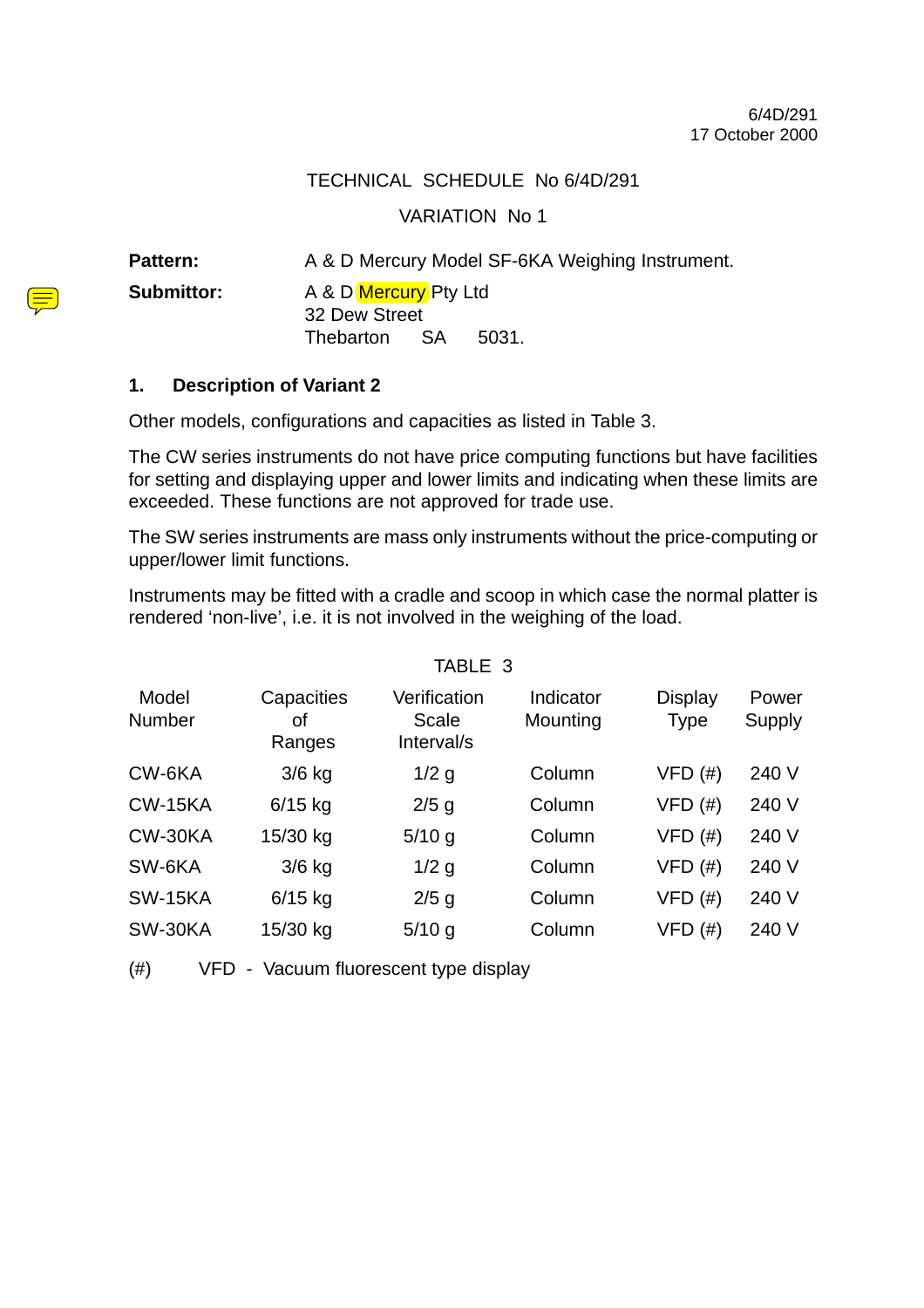

# **National Standards Commission**

# **Notification of Change**

# **Certificate of Approval No 6/4D/291**

# **Change No 1**

The following changes are made to the approval documentation for the

A & D Mercury Model SF-6KA Weighing Instrument

| submitted by A & D Mercury Pty Ltd |  |       |  |
|------------------------------------|--|-------|--|
| 32 Dew Street                      |  |       |  |
| Thebarton SA                       |  | 5031. |  |

- A. In Technical Schedule No 6/4D/291 dated 24 December 1998;
- (i) Clause **1.7 Markings** should be amended by removing the reference to marking the Maximum Subtractive Tare.
- (ii) Clause **2. Description of Variant 1** should be amended by adding the following as the third paragraph:

 "Instruments may be fitted with a cradle and scoop (Figure 3) in which case the normal platter is rendered 'non-live', i.e. it is not involved in the weighing of the load."

B. In Certificate of Approval No 6/4D/291 dated 24 December 1998, the FILING ADVICE should be amended by adding a reference to this Notification of Change and a reference to the Figure attached herein, as follows:

 "Notification of Change No 1 dated 29 February 2000 Figure 3 dated 29 February 2000"

Signed and sealed by a person authorised under Regulation 63 of the National Measurement Regulations 1999 to exercise the powers and functions of the Commission under this Regulation.

..../2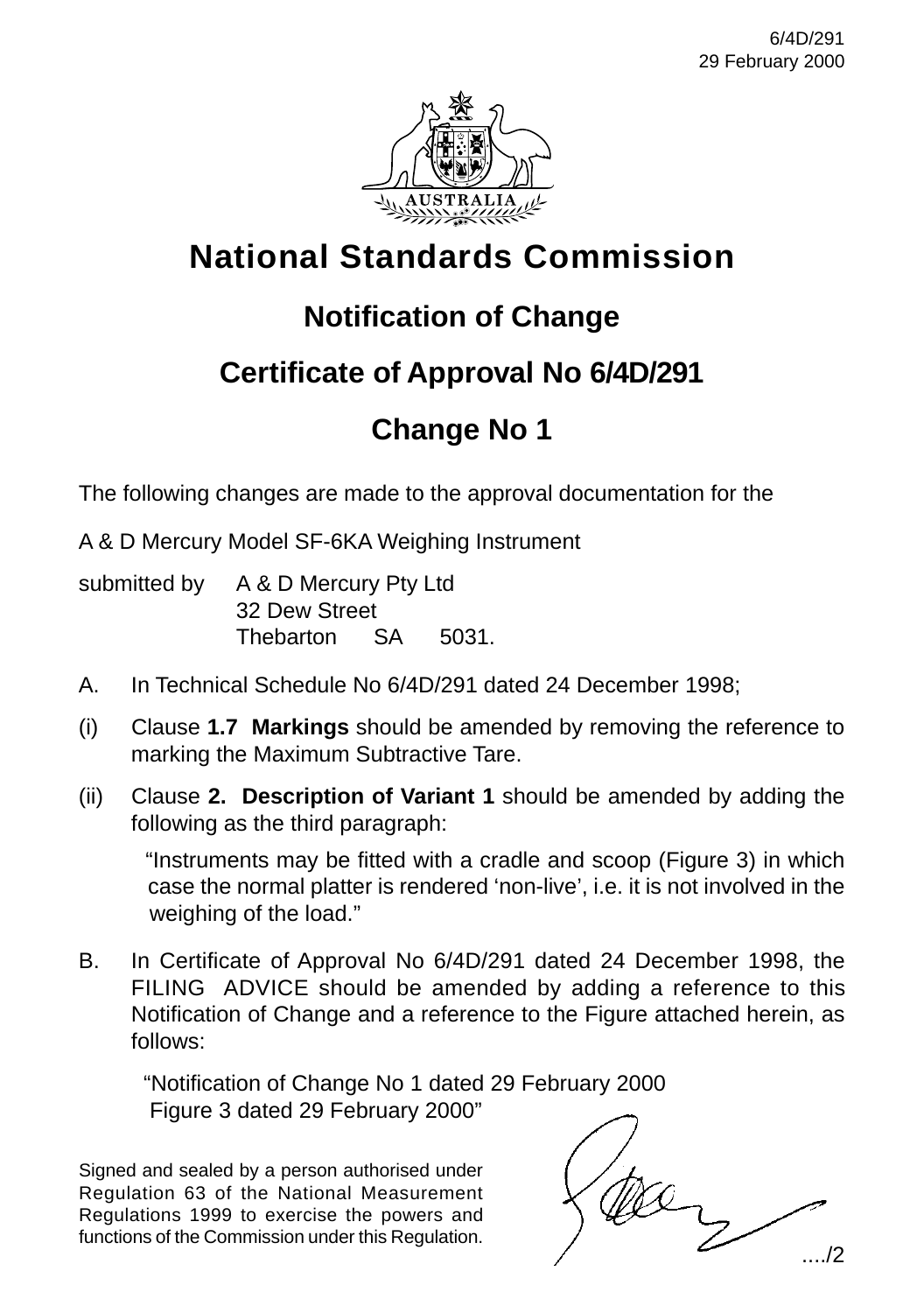6/4D/291 28 July 2004



**Australian Government National Measurement Institute** 

12 Lyonpark Road, North Ryde NSW 2113

# **Notification of Change Certificate of Approval No 6/4D/291 Change No 2**

Issued by the Chief Metrologist under Regulation 60 of the National Measurement Regulations 1999

The following change is made to the approval documentation for the

A & D Mercury Model SF-6KA Weighing Instrument

submitted by A & D Mercury Pty Ltd 32 Dew Street Thebarton SA 5031.

In Certificate of Approval No 6/4D/291 dated 17 October 2000, the Condition of Approval referring to the review of the approval should be amended to read:

"This approval becomes subject to review on 1 November 2008, and then every 5 years thereafter."

Signed by a person authorised by the Chief Metrologist to exercise his powers under Regulation 60 of the National Measurement Regulations 1999.

≪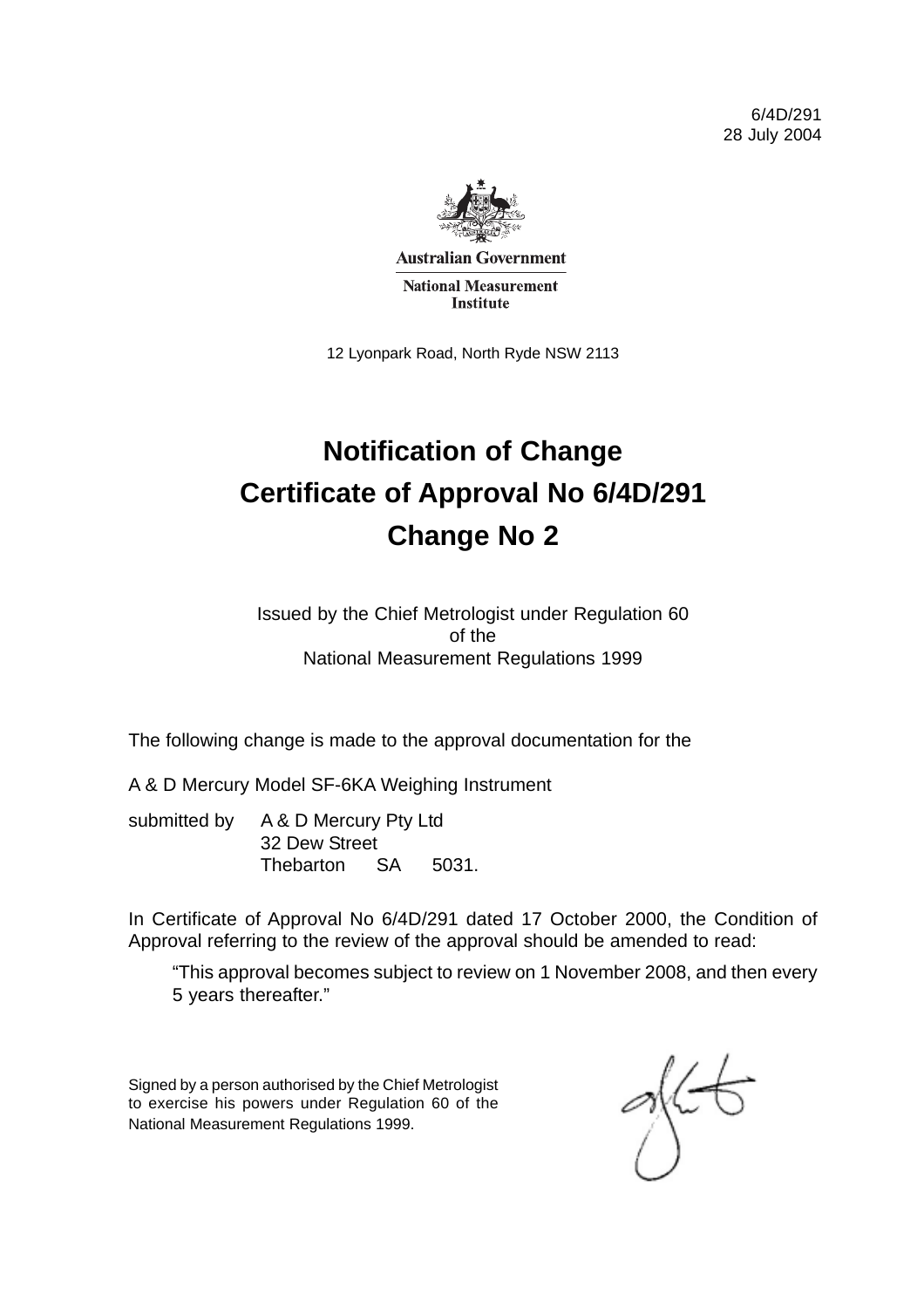

**Australian Government** 

**National Measurement Institute** 

Bradfield Road, West Lindfield NSW 2070

# **Notification of Change Certificate of Approval No 6/4D/291 Change No 3**

Issued by the Chief Metrologist under Regulation 60 of the *National Measurement Regulations 1999* 

The following changes are made to the approval documentation for the

A & D Mercury Model SF-6KA Weighing Instrument

submitted by A & D Mercury Pty Ltd 32 Dew Street Thebarton SA 5031.

In Technical Schedule No 6/4D/291 dated 24 December 1998;

- 1. Clause **1. Description of Pattern** should be amended by changing the 2<sup>nd</sup> paragraph to read, in part: "… unit price to **\$9999.99**/kg and price to **\$99999.99** ..."
- 2. Clause **1.7 Markings** should be amended by adding the following: "Maximum subtractive tare (if T is not equal to  $Max$ )  $T = - \dots$  kg"

Signed by a person authorised by the Chief Metrologist to exercise his powers under Regulation 60 of the *National Measurement Regulations 1999*.

 $\frac{1}{2}$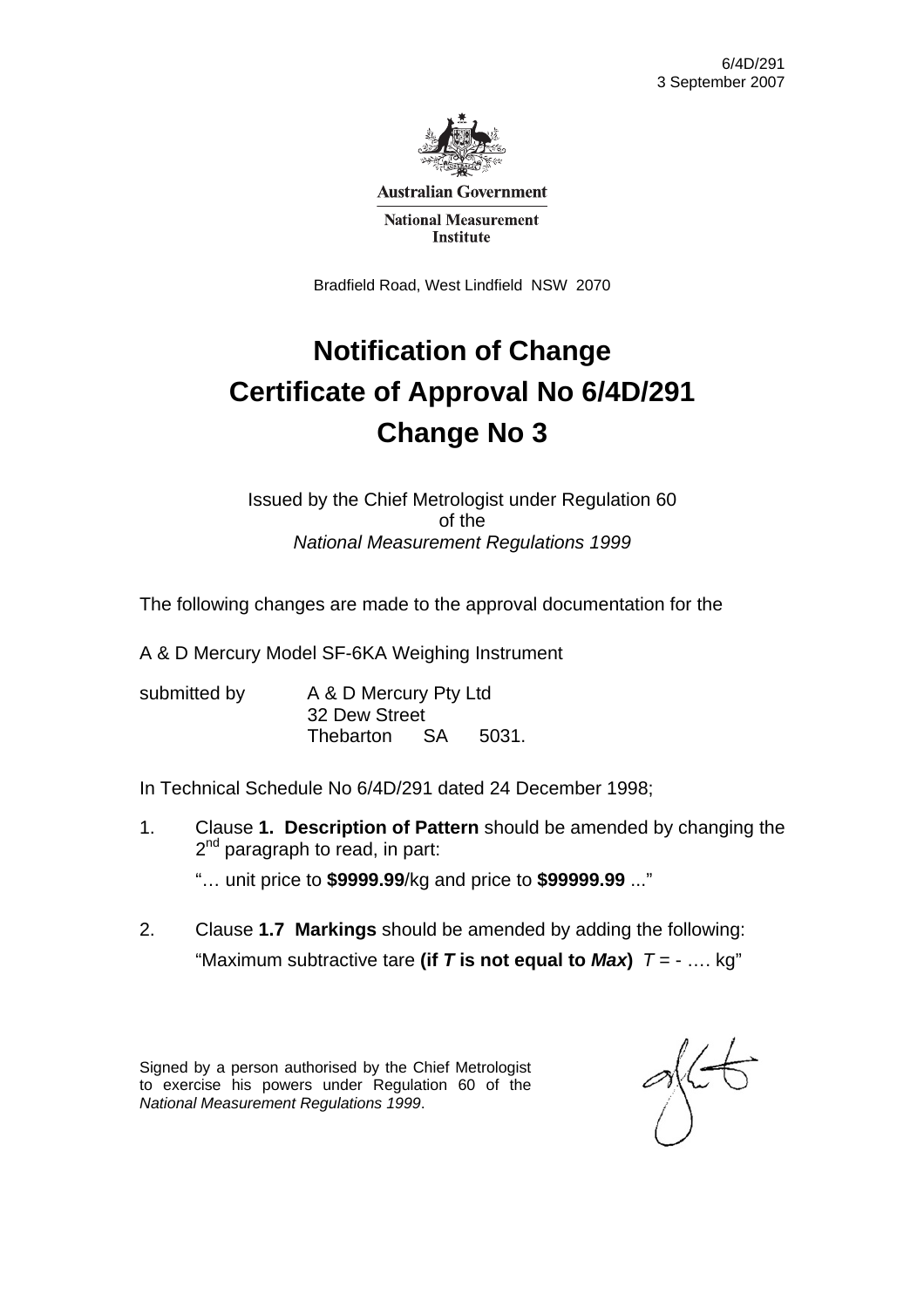### FIGURE 6/4D/291 - 1



### A & D Mercury Model SF-6KA Weighing Instrument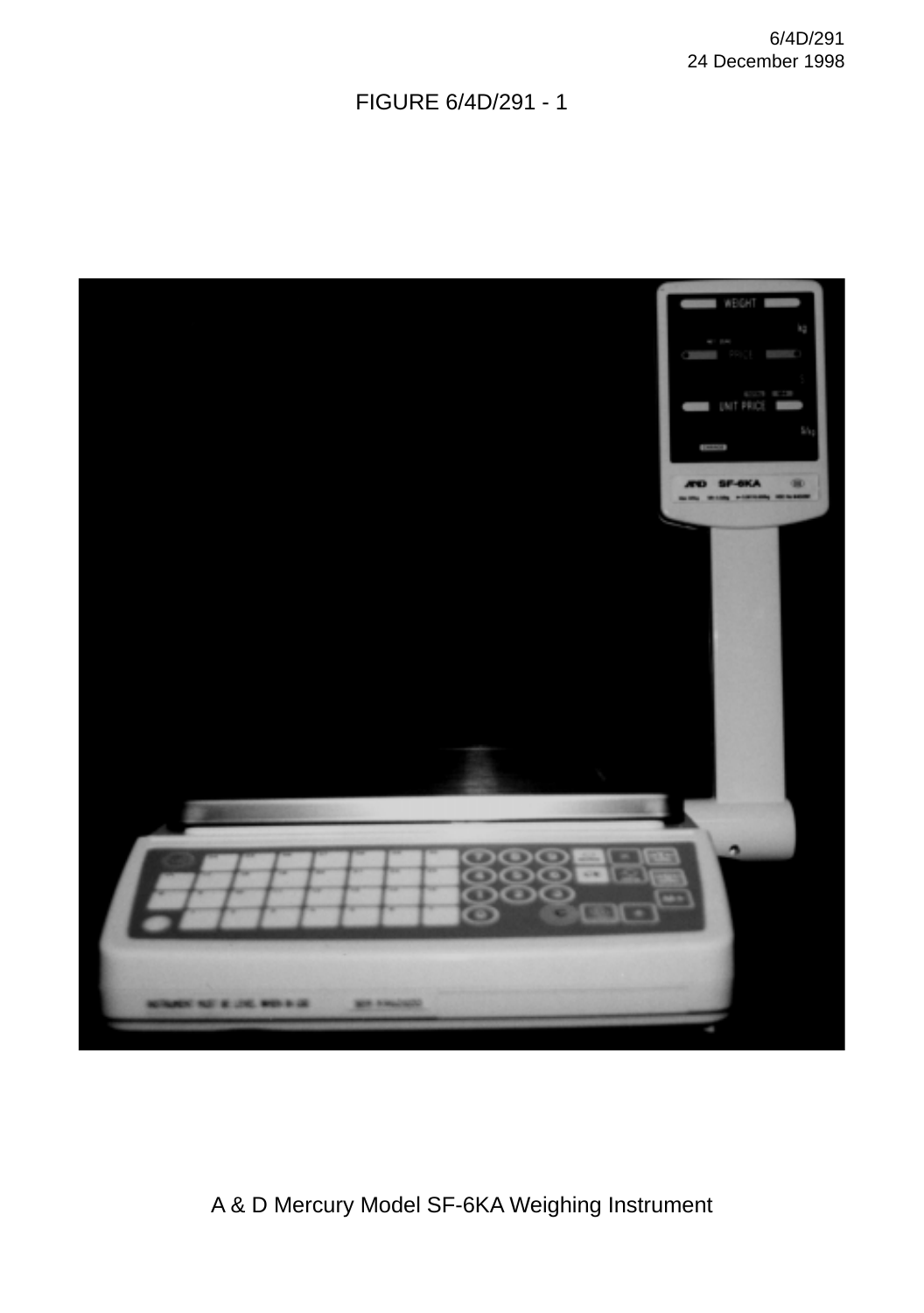#### FIGURE 6/4D/291 - 2



Typical SF/SG Series Instrument With Integral Display